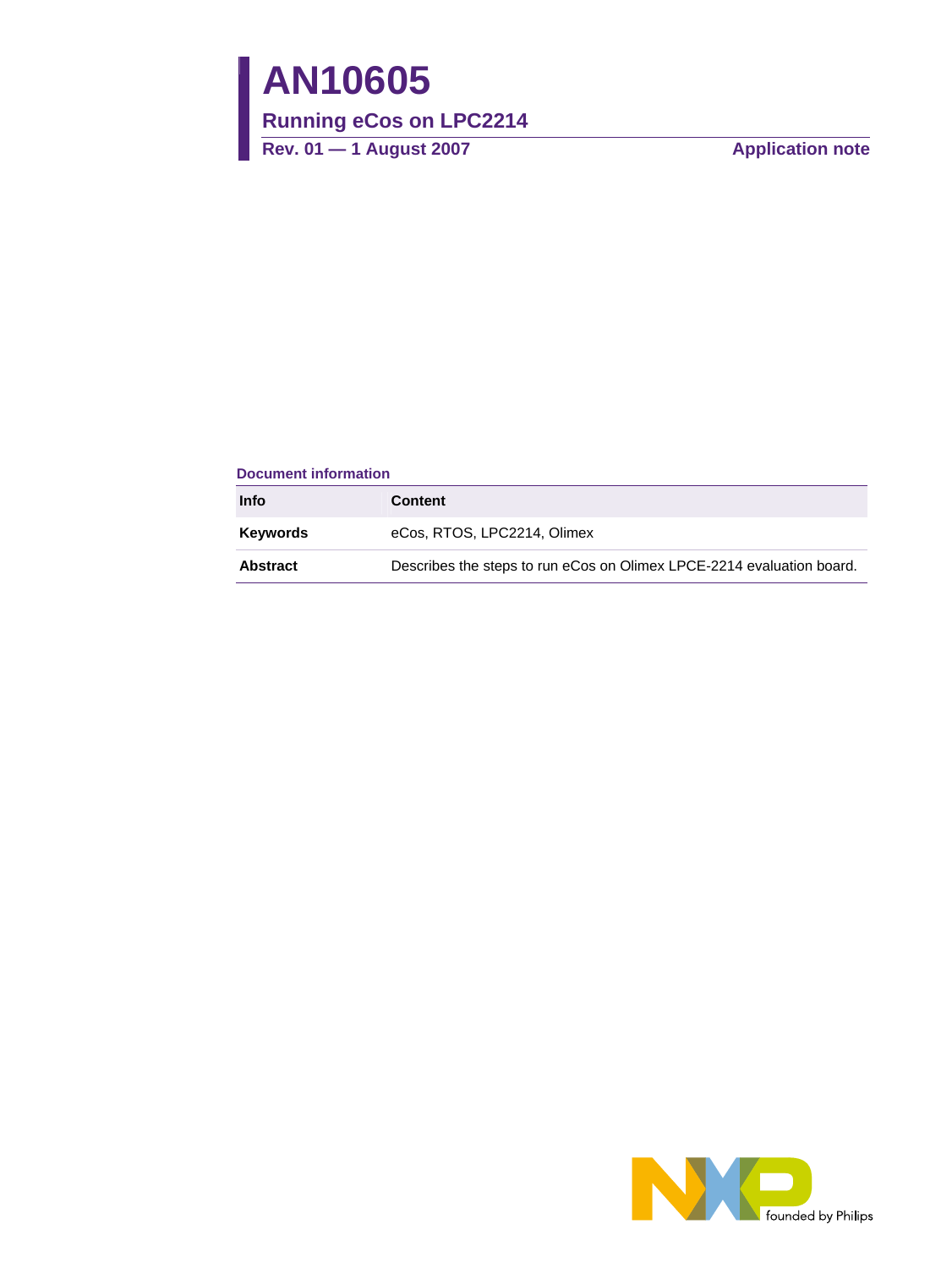#### **Revision history**

| <b>Rev</b> | <b>Date</b> | <b>Description</b> |
|------------|-------------|--------------------|
| 01         | 20070801    | Initial revision   |

## **Contact information**

For additional information, please visit: http://www.nxp.com

For sales office addresses, please send an email to: salesaddresses@nxp.com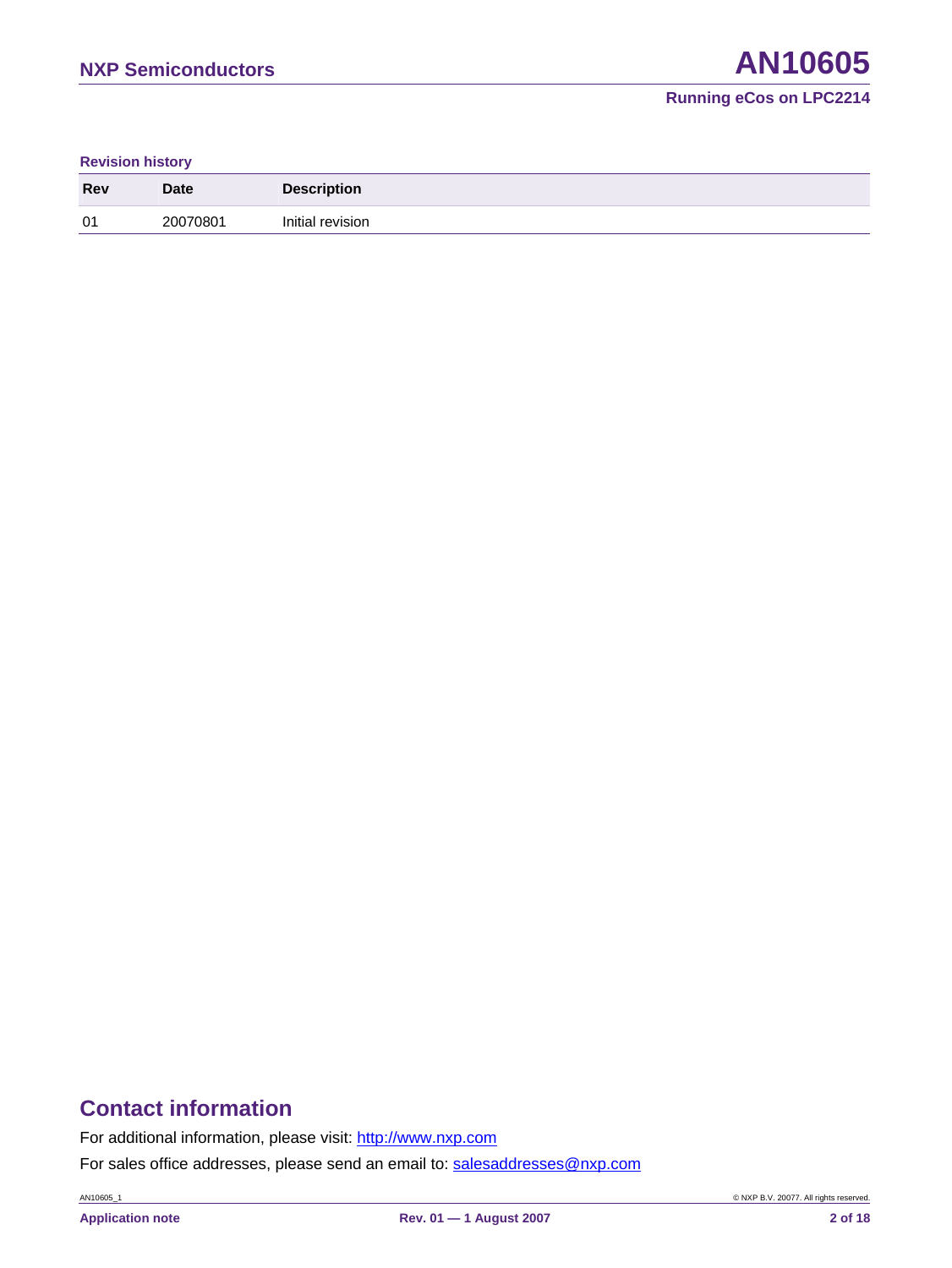## <span id="page-2-0"></span>**1. Introduction**

The purpose of this document is describing the method of porting eCos operating system on Olimex LPCE-2214 evaluation board with ARM7-TDMI MCU and CS8900A Ethernet controller onboard.

## **2. Introduction into eCos**

eCos is an open source real-time operating system (RTOS) available under the terms of GNU GPL License. eCos is based on new technology configuration system – one of the most important features in it. The configuration system allows developer to impose his own requirements on functional parts of eCos. In other words, the developer is able to create a very specialized operating system for specific purposes. The configuration system also guarantees that no unnecessary components will be included into operating system. The output binary image size will be reduced as a result. Intercomponental communications are strictly documented, which allows for developer to use any thirdparty components or develop his own ones.

eCos supports a wide spectrum of architectures: 16, 32 and 64 bit wide; MPU, MCU and DSP cores.

eCos kernel, libraries and run-time components use Hardware Abstraction Level (HAL). So they are able to run on any systems with drivers ported into HAL.

The main functions of eCos:

Hardware Abstraction Level (HAL).

Real-time kernel:

Interrupt handling.

Exception handling.

Task Scheduler configuration.

Thread support.

Kinds of synchronization primitives.

Timers, counters and signals support.

Memory allocation subsystem configuration.

Debug and profiling support.

uITRION 3.0 compatible API.

POSIX compatible API.

ISO C math libraries.

Drivers for serial ports, Ethernet, wallclock and watchdog are included.

USB Slave support.

Contains 3 different TCP/IP stacks.

GDB Debugger support.

All eCos applications are executed with RedBoot bootloader, which runs parallel to operating system and can have its own IP-address. Compiled RedBoot with TCP/IP stack inside takes about 100 kB of memory. RedBoot can be executed both from RAM and ROM.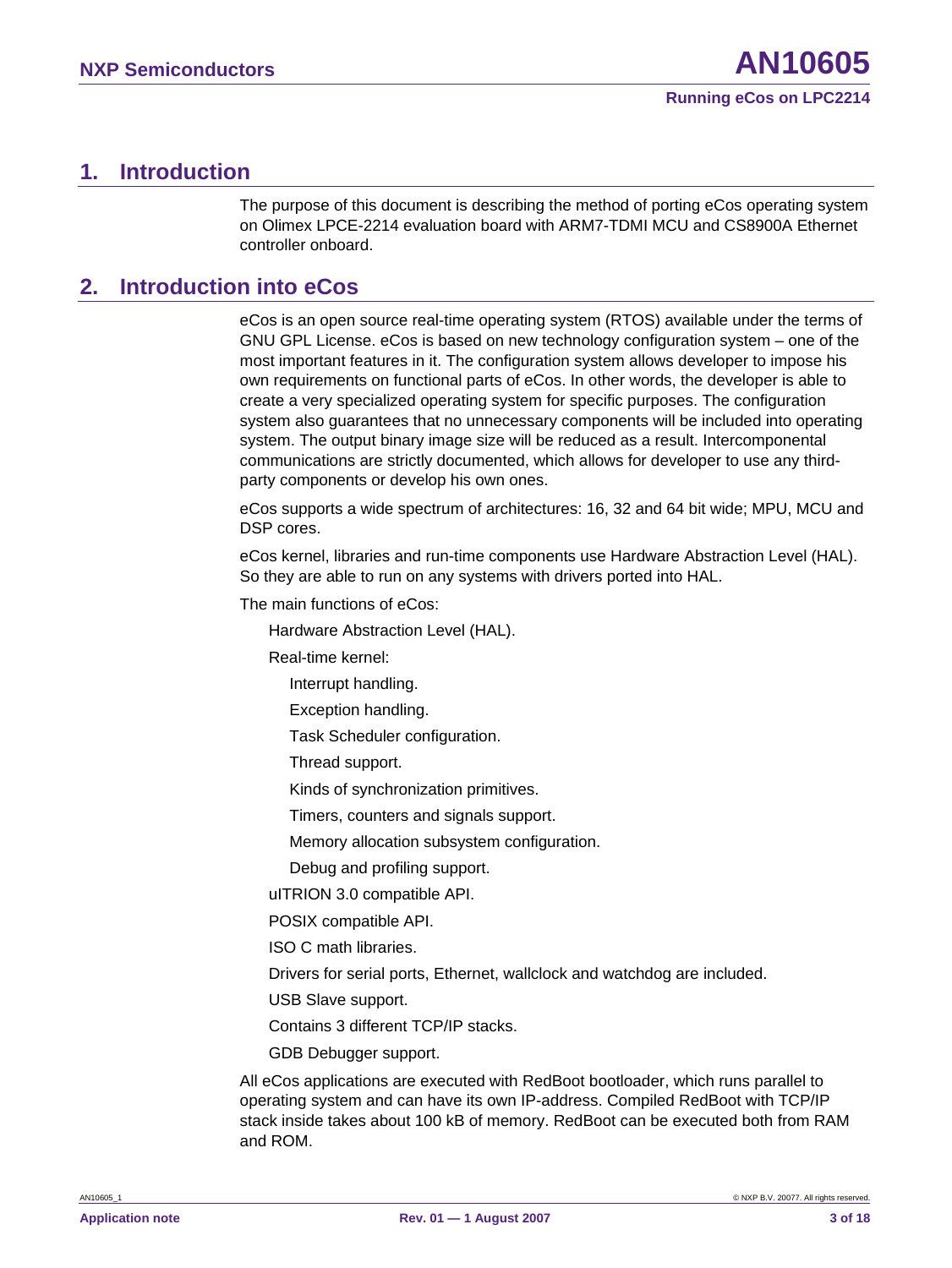<span id="page-3-0"></span>All necessary eCos and RedBoot documentation can be found at [http://www.nxp.com/redirect/ecos.sourceware/.](http://www.nxp.com/redirect/ecos.sourceware/)

**Remark:** Operating system eCos, bootloader RedBoot, and user application can only be compiled with GCC (arm-toolchain redaction) under Linux or Cygwin. All compilation instructions are available from <http://www.nxp.com/redirect/ecos.sourceware/>.

## **3. Olimex LPCE-2214 evaluation board**

#### **3.1 Board design**

Olimex LPCE-2214 evaluation board is shown on Figure 1.



#### **3.2 Key features**

Key features of Olimex LPCE-2214 board:

- 1. MCU: **LPC2214** 16/32 bit ARM7TDMI-S™t with 256K Bytes Program Flash, 16K Bytes RAM, EXTERNAL MEMORY BUS, RTC,4x 10 bit ADC 2.44 uS, 2x UARTs, I2C, SPI, 2x 32bit TIMERS, 7x CCR, 6x PWM, WDT, 5V tolerant I/O, up to 60MHz operation
- 2. standard JTAG connector with ARM 2x10 pin layout for programming/debugging with ARM-JTAG
- 3. optional ETM connector (not installed)
- 4. 1MB (256Kx32bit) 12 ns [71V416](http://www.olimex.com/dev/pdf/71V416_DS_74666.pdf) SRAM
- 5. 1MB (512Kx16bit) 55 ns [MX26LV800BTC](http://www.olimex.com/dev/pdf/MX26LV800T-B-1.2.pdf) FLASH
- 6. standard JTAG connector with ARM 2x10 pin layout for programming/debugging with ARM-JTAG
- 7. USB to RS232 converter, board can take power only from USB port
- 8. Via the USB-RS232 virtual port, the RESET circuit can be externally controlled via the NXP ISP utility
- 9. Jumpers for boot select from external memory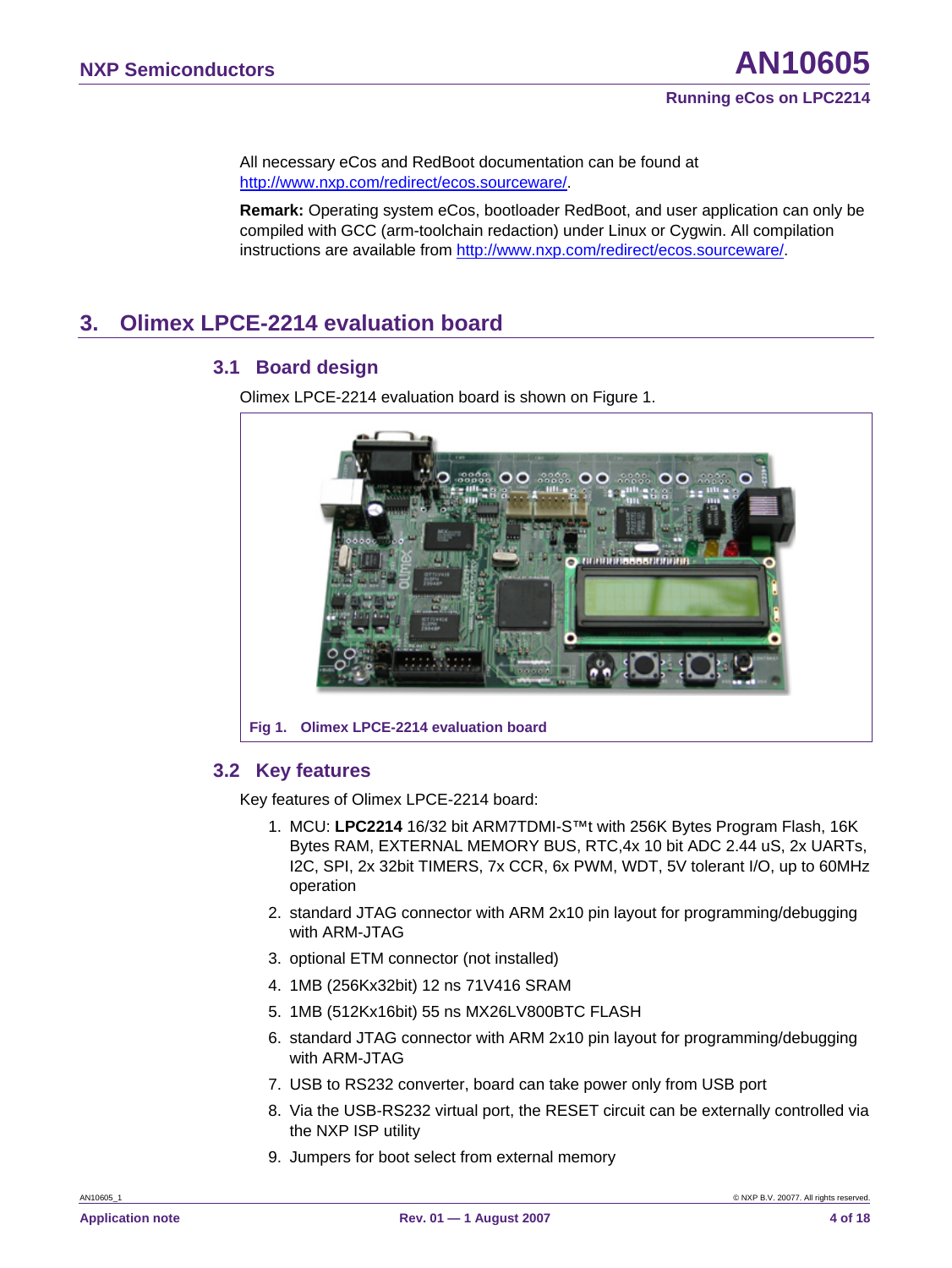- <span id="page-4-0"></span>10. Jumpers for ISP/RUN mode
- 11. Ethernet controller with CS8900A and RJ45 connector
- 12. LCD 16x2 DISPLAY with BACKLIGHT
- 13. 2 BUTTONS
- 14. POTENTIOMETER connected to ADC
- 15. SPI connector
- 16. RS232 driver and connector
- 17. DALLAS i-BUTTON interface and connector
- 18. I2C 24LC515 EEPROM on board
- 19. two on board voltage regulators 1.8V and 3.3V with up to 800mA current

## **4. Compilation instructions**

To start working with eCos on any MCU with specific peripherals, it's necessary:

- 1. Prepare RedBoot bootloader.
- 2. Configure and compile eCos kernel.
- 3. Write your own application and run it on the board.

**Remark:** many widespread MCU cores and evaluation boards are already supported by RedBoot and eCos. The list is available on

[http://www.nxp.com/redirect/ecos.sourceware/.](http://www.nxp.com/redirect/ecos.sourceware/) Usually, there is no necessity to compile RedBoot and eCos – the precompiled differently configured images are available with eCos distribution.

#### **4.1 Preparing**

Prepare the compiler and eCos sources. Detailed instruction is available at [http://www.nxp.com/redirect/ecos.sourceware/getstart.](http://www.nxp.com/redirect/ecos.sourceware/getstart)

**Remark:** as a rule, there are no direct links to the latest eCos distribution. It's possible to get the latest eCos snapshot from CVS public repository. All instructions are available at eCos site. It's necessary to get the latest snapshot to make eCos running on Olimex LPCE-2214. Weekly snapshots are available from

[http://www.nxp.com/redirect/ecoscentric/devzone/snapshots/.](http://www.nxp.com/redirect/ecoscentric/devzone/snapshots/)

#### **4.2 Modifying eCos sources**

In case of correct execution of instructions above, we have eCos sources (usually in /opt/ecos directory) and arm-linux-gcc compiler. It's necessary to make changes in eCos sources to make it possible to run it on Olimex LPCE-2214.

#### **4.2.1 Add CS8900A driver (included).**

Execute the following commands in the shell.

- 1 ECOS\_REPOSITORY=/opt/ecos/packages
- 2 zcat ./devs\_eth\_cl\_cs8900a.patch.gz | patch -d \$ECOS\_REPOSITORY -p0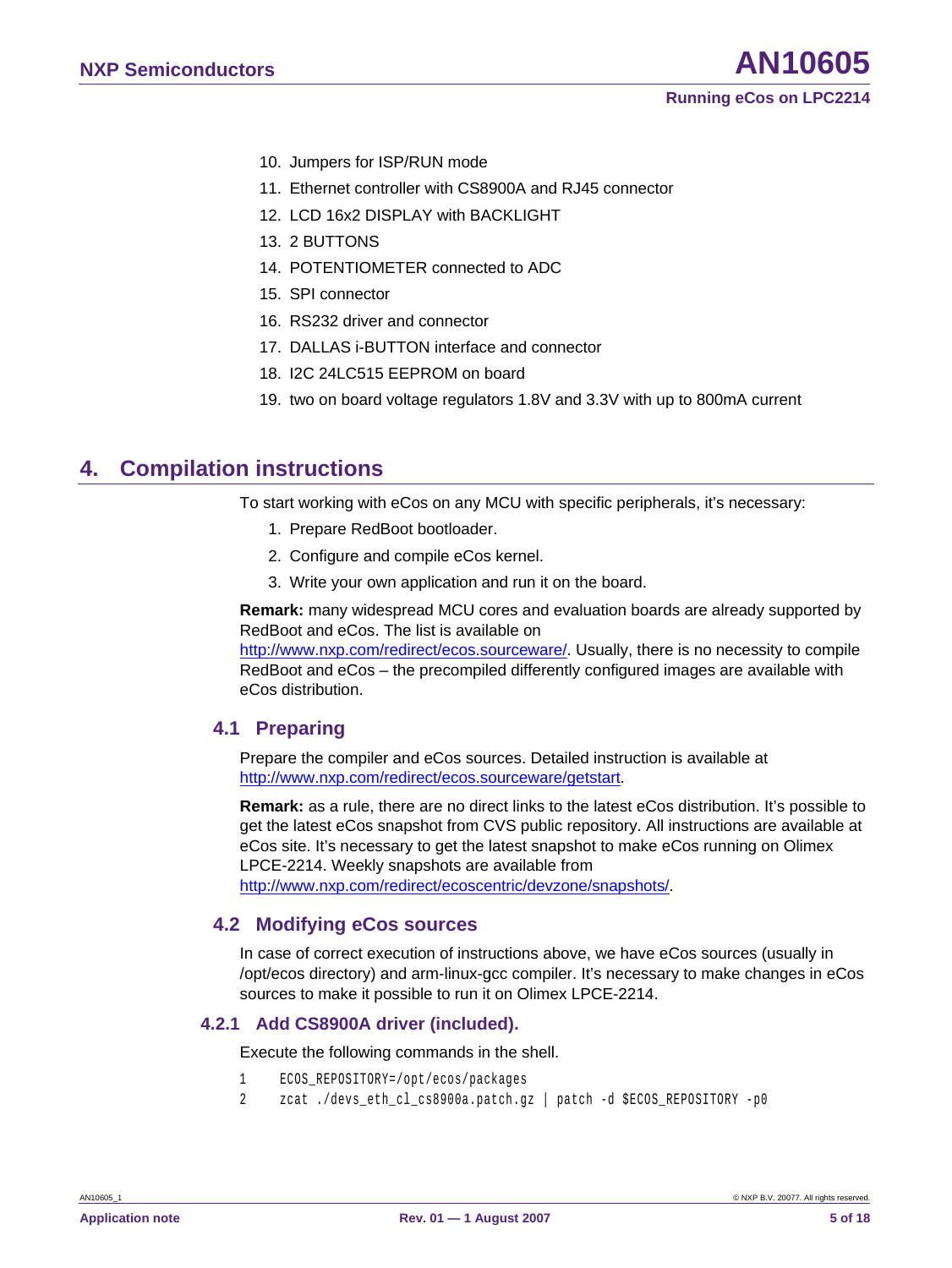#### <span id="page-5-0"></span>**4.2.2 Add Olimex LPCE-2214 Template.**

Execute the following commands in the shell.

1 tclsh \$ECOS\_REPOSITORY/ecosadmin.tcl --accept\_license add ./olpce2294-1.0.epk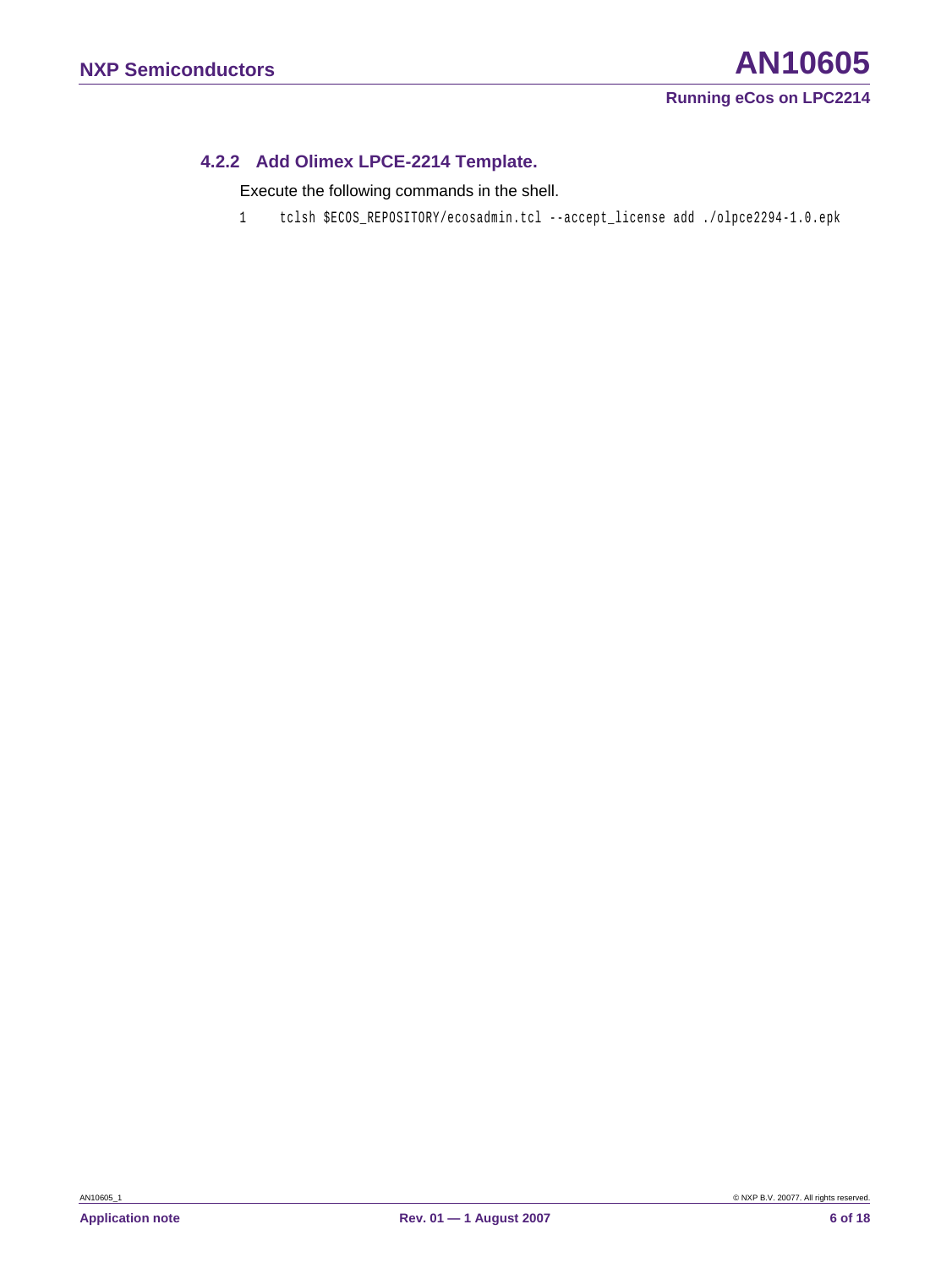#### <span id="page-6-0"></span>**4.2.3 Change flash-memory type support.**

Execute the following commands in the shell (all required files are included).

- 2 ECOS\_REPOSITORY=/opt/ecos/packages
- 3 cp ./flash\_olpce2294.cdl \$ECOS\_REPOSITORY/devs/flash/arm/olpce2294/v1\_0/cdl/
- 4 cp ./arm\_olpce2294\_flash.c \$ECOS\_REPOSITORY/devs/flash/arm/olpce2294/v1\_0/src
- 5 cp ./ecos.db \$ECOS\_REPOSITORY/

#### **4.3 Building RedBoot**

We have all sources prepared to compile. Make RedBoot:

```
1 ECOS_REPOSITORY=/opt/ecos/packages 
2 cd $ECOS REPOSITORY
3 ./ecosconfig new olpce2294 redboot 
4 ./ecosconfig import \ 
5 $ECOS_REPOSITORY/hal/arm/lpc2xxx/olpce2294/v1_0/misc/redboot_ROM.ecm 
6 ./ecosconfig resolve 
7 ./ecosconfig tree 
8 make 
9 arm-elf-objcopy install/bin/redboot.elf -O ihex install/bin/redboot.hex 
10 ls -l $ECOS_REPOSITROY/install/bin
```
**Remark:** "ecosconfig" file included in case of its absence.

Compiled redboot.hex can be burned to internal MCU flash using NXP Flash Utility. RedBoot console is available via HyperTerminal (or another terminal), configured as 57600 8-N-1.

**Remark:** by defaults, RedBoot starts searching DHCP and BOOTP servers in Local Area Network. In case of their absence it's necessary to execute the following actions:

```
1 fis init
```

```
2 fconfig
```
3 [input required parameters]

Required parameters are local and server's IP addresses. You can run "ping" to check the correctness of given parameters. Use "help ping" in RedBoot console.

#### **4.4 Building the kernel**

Execute the following commands in the shell.

```
1 ./ecosconfig new olpce2294 kernel 
2 ./ecosconfig resolve 
3 ./ecosconfig tree 
4 make 
5 ./ecosconfig new olpce2294 net 
6 ./ecosconfig resolve 
7 ./ecosconfig tree 
8 make
```
#### **4.5 User application compilation.**

It's necessary to prepare Makefile first. We'll take the makefile from one of the eCos application examples (see Listing. 1). Test application source is shown in Listing. 2.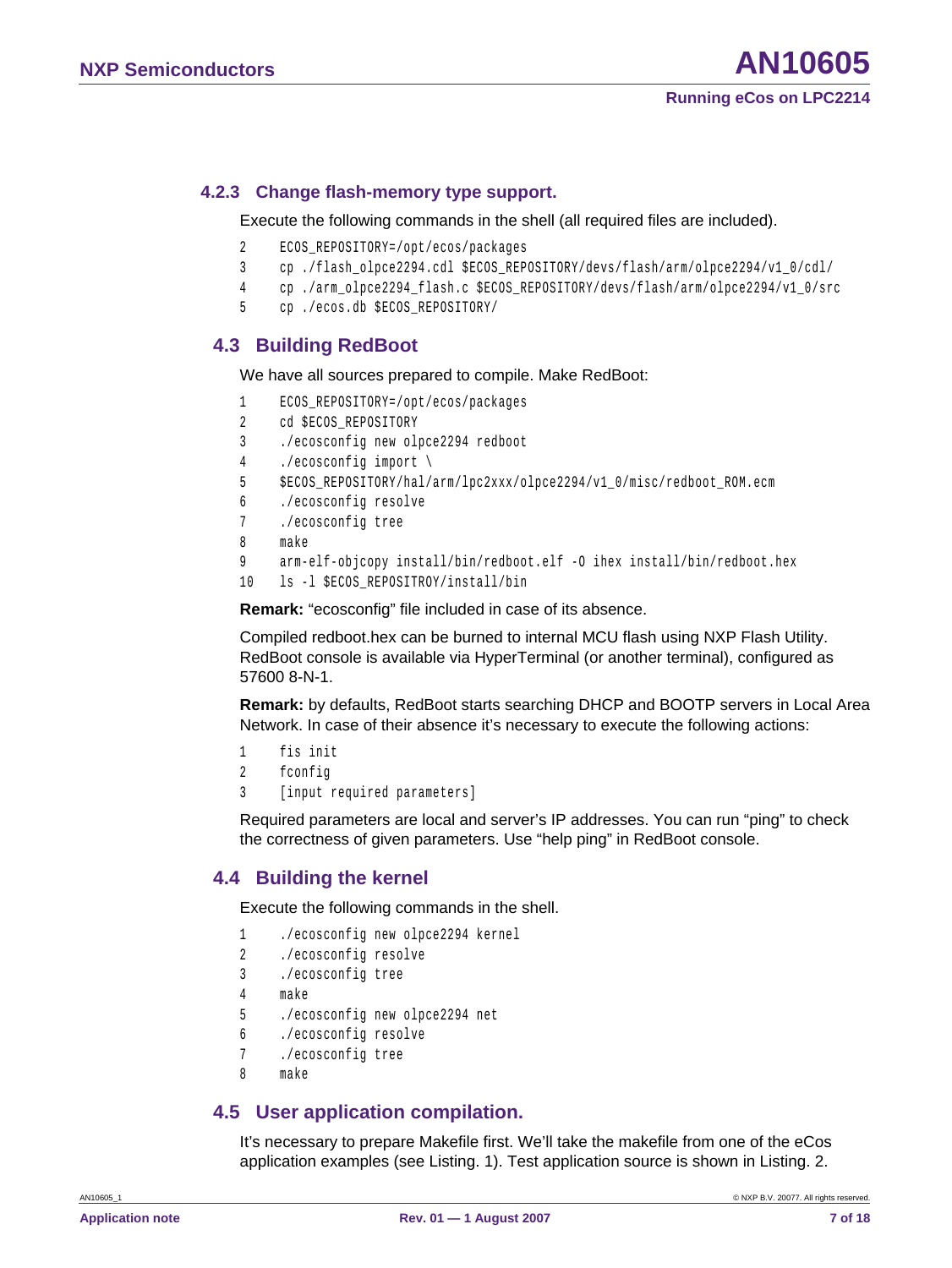<span id="page-7-0"></span>To compile and link your application, it's necessary to copy makefile and sources to the same directory and execute "make" command.

Compiled file "test" is the user application with kernel modules inside.

#### **4.6 Loading and execution the application.**

You can load the application using Ethernet interface:

1 load test

2 go

In this case, file "test" will be loaded from TFTP server, which was pointed while executing "fconfig". Simple TFTP/DHCP server is included.

It's possible to debug the application using GDB debugger. You can get access to it by connecting to board IP address (as it was configured with "fconfig") using port 9000.

Loading the application via UART:

```
1 load –v –r –b [addr] –m ymodem 
2 go
```
where "addr" – is an address of any unused (free) RAM block of required length.

**Remark:** all those operations can be executed automatically with startup script, which is configurable via "fconfig". It's also possible to burn an application into ROM after "load …" it into RAM:

1 fis create [appl name]

After that you can use the following commands to execute your application even after reset (as it was stored in non-volatile memory):

```
1 fis load [appl_name] 
2 go
```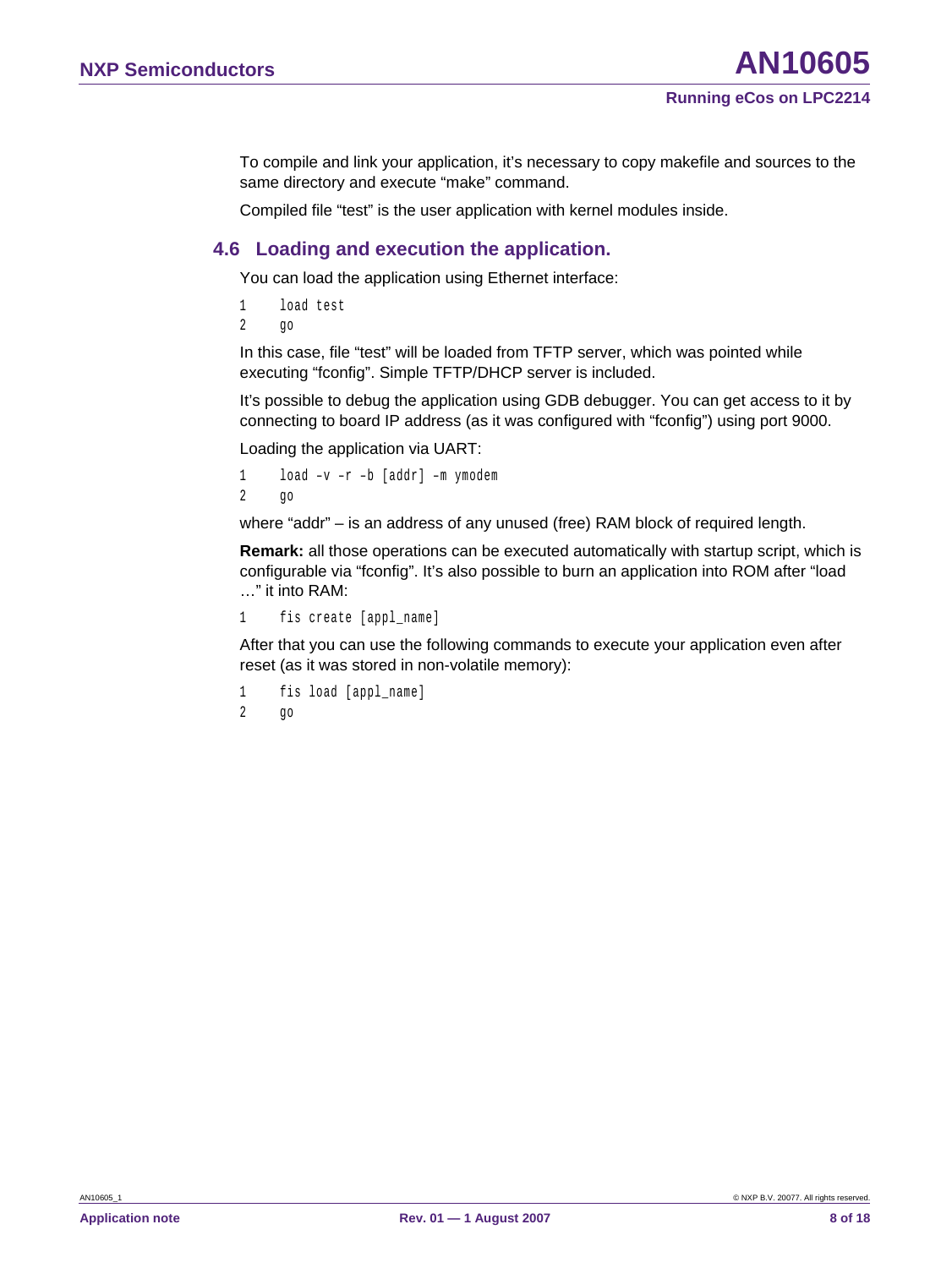## <span id="page-8-0"></span>**5. Listing 1. Makefile example**

```
1 # You can edit only these lines: 
2 ############################################# 
3 
4 TARGET = test
5 OBJECTS = test.o 
6 INSTALL_DIR=/opt/ecos/packages/install 
7 
8 ############################################## 
9 
10 
11 include $(INSTALL_DIR)/include/pkgconf/ecos.mak 
12 
13 XCC = $(ECOS_COMMAND_PREFIX)gcc
14 XCXX = \frac{1}{2} (XCC)
15 XLD = \zeta(XCC)16 STRIP = $(ECOS COMMAND PREFIX)strip
17 
18 CFLAGS = -I$(INSTALL_DIR)/include
19 CXXFLAGS = $(CFLAGS)
20 LDFLAGS = -nostartfiles -L$(INSTALL_DIR)/lib -Ttarget.ld 
21 
22 
23 .PHONY: all clean 
24 
25 all: $(TARGET) 
26 
27 clean: 
28 -rm-f . /*.029 -rm -f $(TARGET) 
30 
31 %.o: %.c 
32 $(XCC) -c -o $*.o $(CFLAGS) $(ECOS GLOBAL CFLAGS) $<
33 
34 %.o: %.cxx 
35 $(XCXX) -c -o $*.o $(CXXFLAGS) $(ECOS_GLOBAL_CFLAGS) $< 
36 
37 %.o: %.C 
38 $(XCXX) -c -o $*.o $(CXXFLAGS) $(ECOS_GLOBAL_CFLAGS) $< 
39 
40 %.o: %.cc 
41 $(XCXX) -c -o $*.o $(CXXFLAGS) $(ECOS GLOBAL CFLAGS) $<
42 
43 $(TARGET): $(OBJECTS) 
44 $(XLD) $(LDFLAGS) $(ECOS_GLOBAL_LDFLAGS) -o $@ $@.o 
45 $(STRIP) $(TARGET)
```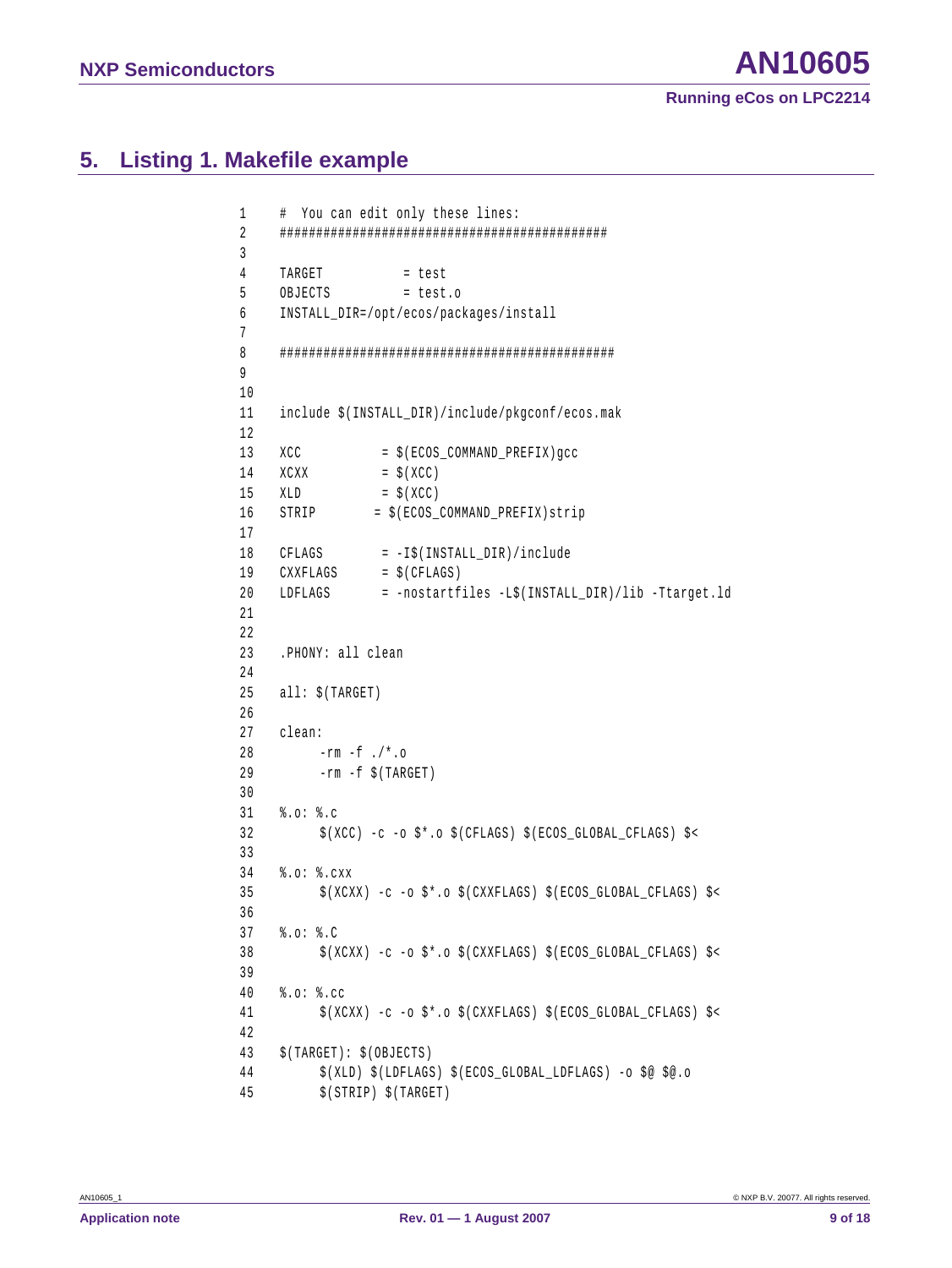## <span id="page-9-0"></span>**6. Listing 2. Application example**

```
1 #include <errno.h> 
2 #include <sys/param.h> 
3 #include <cyg/infra/diag.h> 
4 #include <cyg/kernel/kapi.h> 
5 #include <pkgconf/system.h> 
6 #include <network.h> 
7 #include <stdio.h> 
8 #include <stdlib.h> 
9 #include <unistd.h> 
10 #include <errno.h> 
11 #include <sys/types.h> 
12 #include <sys/socket.h> 
13 #include <sys/sockio.h> 
14 #ifdef CYGPKG_NET_FREEBSD_SYSCTL
15 #include <sys/sysctl.h> 
16 #endif
17 #include <sys/param.h> 
18 #include <netdb.h> 
19 #include <arpa/inet.h> 
20 #include <net/if.h> 
21 #include <net/if_dl.h> 
22 #include <net/if_types.h> 
23 #include <net/route.h> 
24 #include <netinet/in.h> 
25 
26 
27 #define ETHER ADDR LEN 6
28 #define MACSTRING 18 
29 
30 
31 char* ether_print(const u_char cp[ETHER_ADDR_LEN], char *etheraddr,const unsigned int len) 
32 { 
33 snprintf(etheraddr,len,"%02x:%02x:%02x:%02x:%02x:%02x",cp[0],cp[1],cp[2],cp[3],cp[4],cp[5]); 
34 return(etheraddr); 
35 } 
36 
37 int IP_SetMAC(const char* interface,unsigned char mac[ETHER_ADDR_LEN]) 
38 { 
39 int test sock=0; // Socket PF_INET/SOCK_DGRAM
40 unsigned char i=0; 
41 struct ifreq ifr; 
42 unsigned char display[MACSTRING]; 
43 
44 test_sock = socket( PF_INET, SOCK_DGRAM, 0 ); 
45 if( test_sock == -1 ) 
46 { 
47 diag_printf("Cannot obtain socket"); 
48 return (-1);
```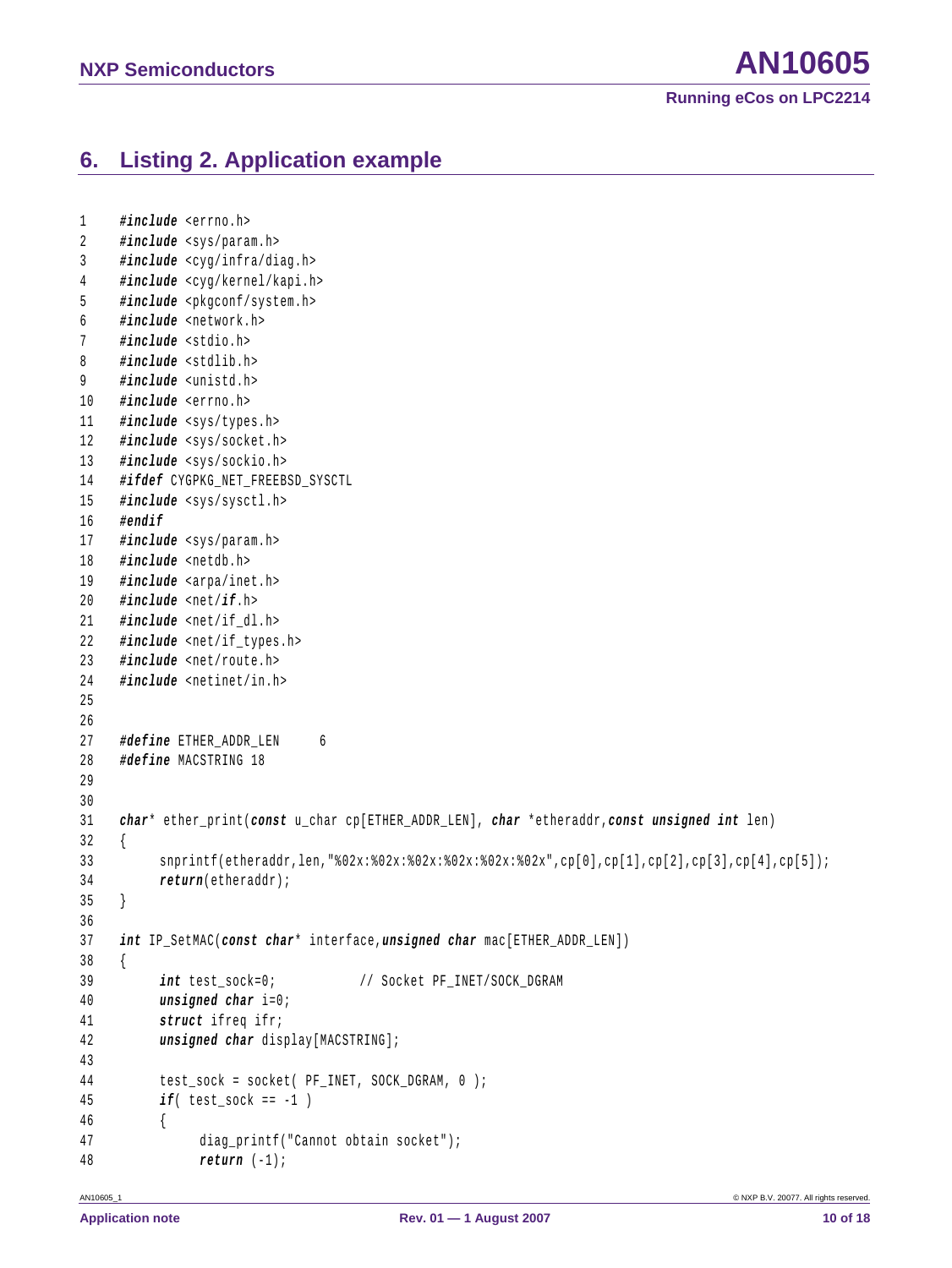```
49 } 
50 
51 memset(&ifr,0,sizeof( struct ifreq ) ); 
52 strncpy(ifr.ifr_name,interface,IFNAMSIZ); 
53 for (i=0; i \times \text{ETHER} ADDR LEN;i++)
54 ifr.ifr hwaddr.sa data[i]=mac[i];
55 ether print(mac,display, MACSTRING);
56 if( ioctl( test_sock, SIOCSIFHWADDR, &ifr ) == -1 ) 
57 { 
58 diag_printf("Cannot set MAC address for '%s' to '%s' because '%s'", interface, display, 
59 strerror(errno)); 
60 close(test_sock); 
61 return (-1); 
62 } 
63 else diag_printf("MAC Adress for '%s' set to %s'",interface,display); 
64 close(test_sock); 
65 return(0); 
66 } 
67 
68 int IP_GetIP (const char *interface, char *ip_address) 
69 { 
70 int s; 
71 struct ifreq ifr; 
72 struct sockaddr_in* addr=NULL; 
73 
74 s = socket(AF_INET, SOCK_DGRAM, 0);
75 if (s < 0) 
76 { 
77 printf("Cannot obtain IP socket\n");
78 return -1; 
79 } 
80 
81 strcpy(ifr.ifr_name,_interface);
82 
83 if( ioctl( s, SIOCGIFADDR, &ifr ) == -1 ) 
84 { 
85 printf("Cannot obtain IP address\n"); 
86 return -1; 
87 } 
88 else
89 { 
90 addr= (struct sockaddr_in *)&(ifr.ifr_addr); 
91 strcpy(ip_address,inet_ntoa(addr->sin_addr)); 
92 printf("IP address for '%s' is '%s'\n",interface,inet ntoa(addr->sin addr));
93 show_bootp(eth0_name, &eth0_bootp_data);
94 return 0; 
95 } 
96 } 
97 
98 int IP_SetIP(const char* interface,const char * address) 
99 {
```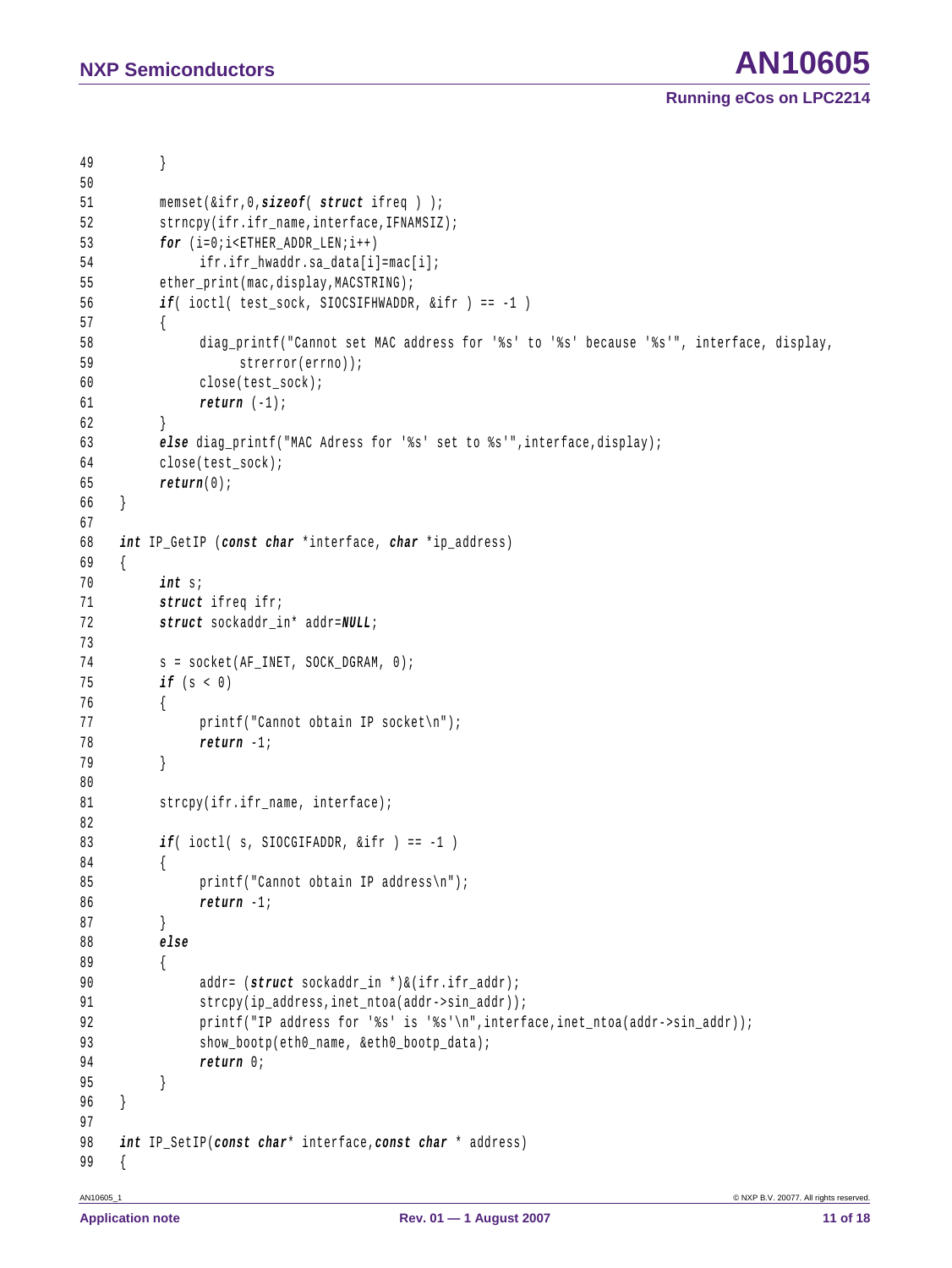```
100 int test sock=0;
101 struct sockaddr_in* addr=NULL; 
102 struct ifreq ifr; 
103 
104 test sock = socket( PF_INET, SOCK_DGRAM, 0 );
105 if( test_sock == -1 ) 
106 { 
107 fprintf(stderr, "Cannot obtain socket");
108 return (-1); 
109 } 
110 
111 memset(&ifr,0,sizeof( struct ifreq ) ); 
112 strncpy(ifr.ifr_name,interface,IFNAMSIZ);
113 
114 if( ioctl( test sock, SIOCGIFADDR, &ifr ) == -1 )
115 { 
116 diag_printf("Cannot obtain IP address of '%s' because '%s'",interface,strerror(errno)); 
117 } 
118 else
119 { 
120 if( ioctl( test_sock, SIOCDIFADDR, &ifr ) != 0 ) 
121 { 
122 diag printf("Cannot suppress old IP for '%s' because '%s'",interface,strerror(errno));
123 } 
124 } 
125 
126 memset( &ifr, 0, sizeof( struct ifreq ) ); 
127 addr= (struct sockaddr_in *)&(ifr.ifr_addr); 
128 memset(addr, 0, sizeof( struct sockaddr_in) ); 
129 addr->sin_len=sizeof(struct sockaddr_in); 
130 addr->sin_family=AF_INET; 
131 addr->sin_addr.s_addr=inet_addr(address);
132 strncpy(ifr.ifr_name,interface,IFNAMSIZ);
133 
134 if( ioctl( test_sock, SIOCSIFADDR, &ifr ) != 0 ) 
135 { 
136 diag_printf("Cannot set IP address of '%s' to '%s' because '%s'", interface, address, 
137 strerror(errno));
138 close(test sock);
139 return (-1); 
140 } 
141 else diag_printf("IP address for '%s' set '%s' ", interface, inet_ntoa(addr->sin_addr));
142 close(test_sock); 
143 return(0); 
144 } 
145 
146 
147 #ifndef CYGPKG_LIBC_STDIO 
148 #define perror(s) diag_printf(#s ": %s\n", strerror(errno)) 
149 #endif
150
```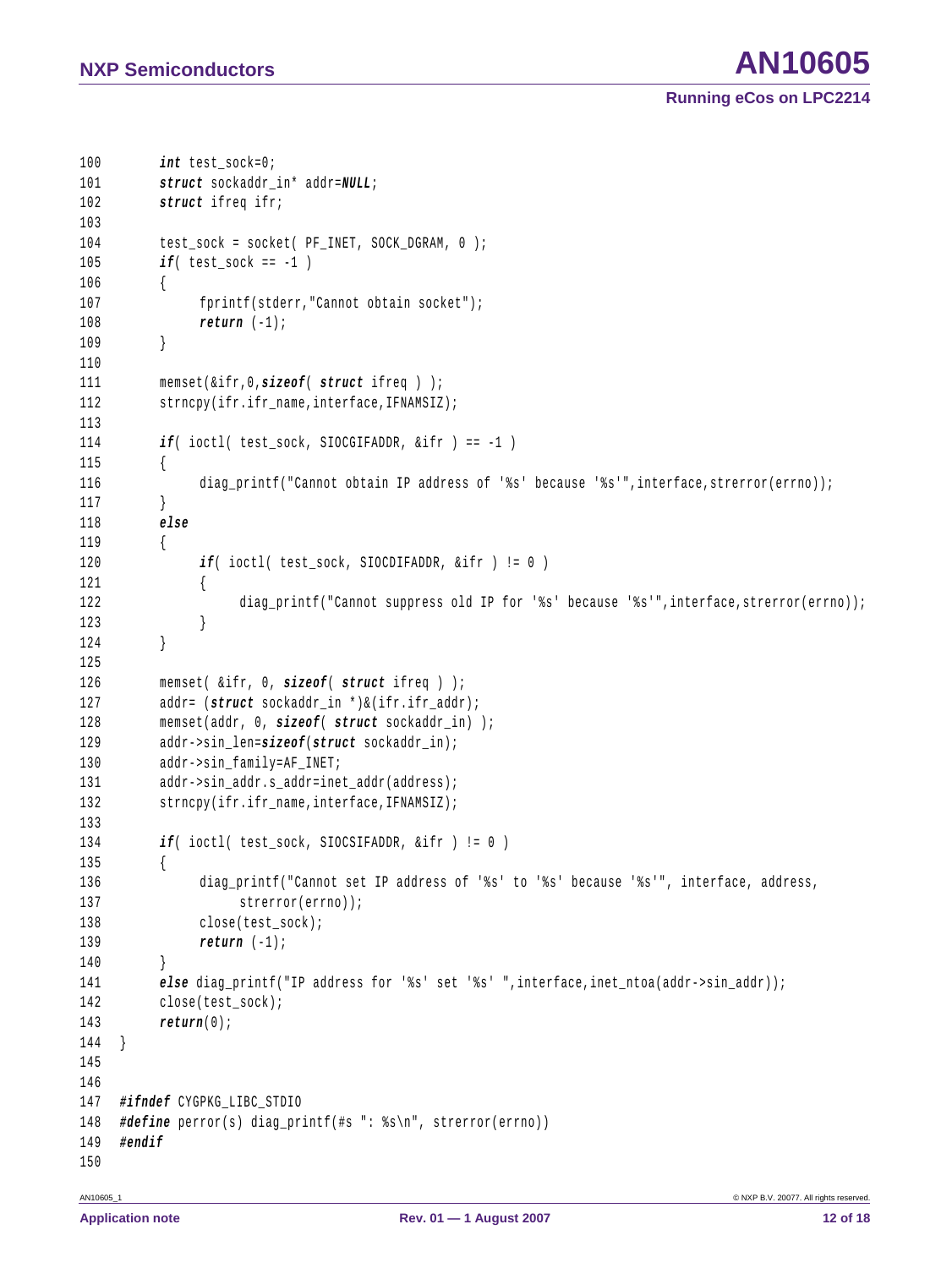```
NXP Semiconductors AN10605
```

```
151 #define STACK_SIZE (CYGNUM_HAL_STACK_SIZE_TYPICAL + 0x1000) 
152 static char stack[STACK_SIZE]; 
153 static cyg_thread thread_data; 
154 static cyg_handle_t thread_handle; 
155 
156 extern void cyg_test_exit(void); 
157 
158 void pexit(char *s) 
159 { 
160 perror(s); 
161 cyg_test_exit(); 
162 } 
163 
164 static void server_test(struct bootp *bp) 
165 { 
166 int s, client; 
167 socklen_t client_len; 
168 struct sockaddr in client addr, local;
169 char buf[1024*101]; 
170 int one = 1; 
171 fd set in fds;
172 int num, len; 
173 struct timeval tv; 
174 
175 printf ("changing MAC...\n"); 
176 char mac [ETHER_ADDR_LEN] = {0x08, 0x88, 0x12, 0x34, 0x56, 0x78}; 
177 IP SetMAC ("eth0", mac);
178 
179 char cur_ip [100]; 
180 IP GetIP ("eth0", cur_ip);
181 printf ("\nCurrent IP: %s\n", cur_ip);
182 
183 
184 char new_IP[4] = {192, 168, 100, 102}; 
185 char new_IP_str[16]; 
186 sprintf (new_IP_str, "%d.%d.%d.%d\0", new_IP[0], new_IP[1], new_IP[2], new_IP[3]); 
187 IP_SetIP ("eth0", new_IP_str); 
188 
189 s = socket(AF_INET, SOCK_STREAM, 0);
190 if (s < 0) { 
191 printf("stream socket\n");
192 } else printf ("stream ok\n"); 
193 if (setsockopt(s, SOL_SOCKET, SO_REUSEADDR, &one, sizeof(one))) { 
194 printf("setsockopt SO_REUSEADDR\n");
195 }else printf ("reuse ok\n"); 
196 if (setsockopt(s, SOL_SOCKET, SO_REUSEPORT, &one, sizeof(one))) { 
197 printf("setsockopt SO_REUSEPORT\n");
198 }else printf ("reuse2 ok\n"); 
199 memset(&local, 0, sizeof(local)); 
200 local.sin_family = AF_INET; 
201 local.sin len = sizeof(local);
```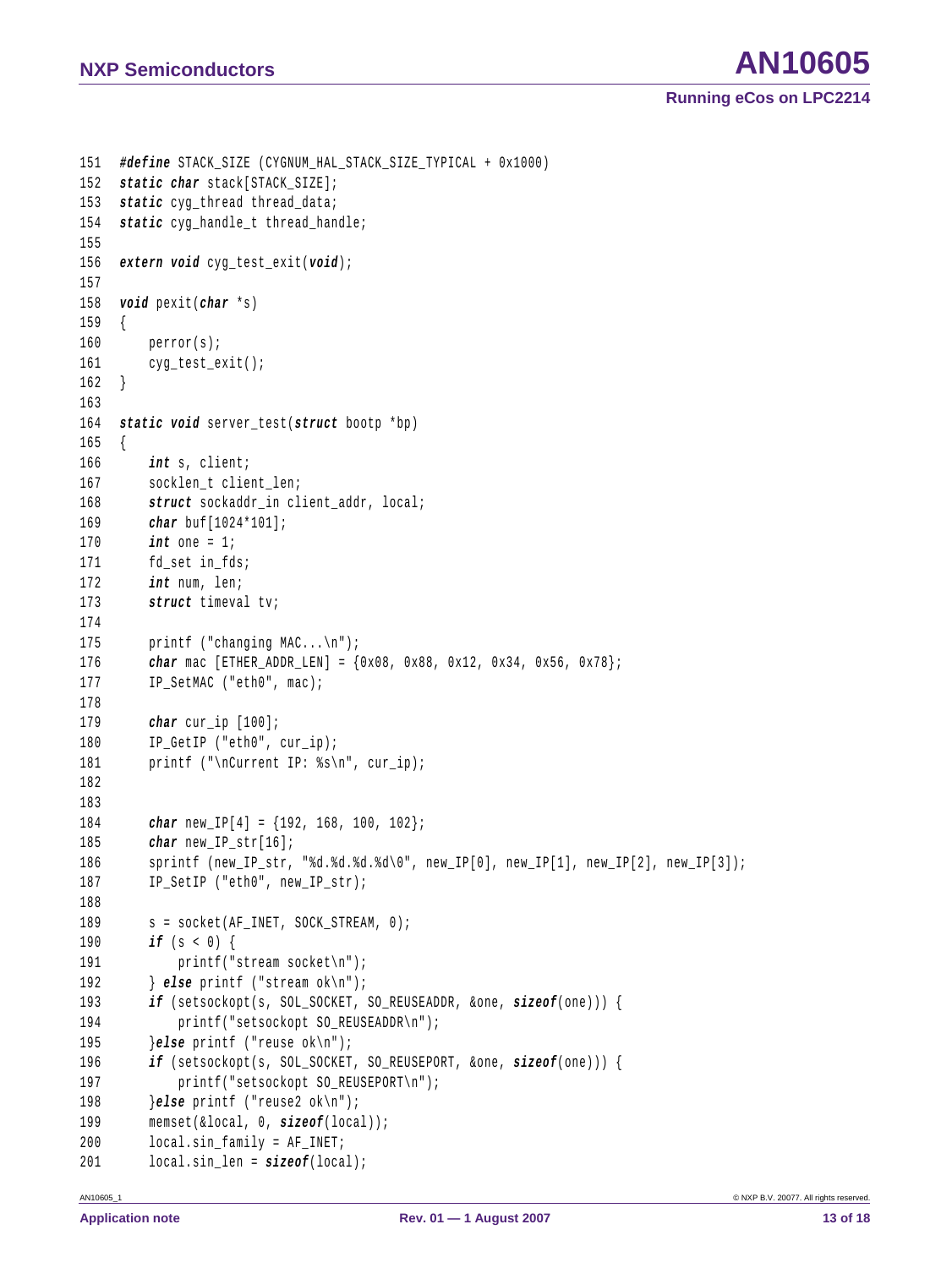```
202 local.sin port = htons(7734);
203 local.sin_addr.s_addr = INADDR_ANY; 
204 if(bind(s, (struct sockaddr *) &local, sizeof(local)) < 0) { 
205 printf("bind error\n"); 
206 }else printf ("bind ok\n"); 
207 listen(s, SOMAXCONN); 
208 
209 while (true) 
210 { 
211 client len = sizeof(client addr);
212 if ((client = accept(s, (struct sockaddr *)&client_addr, &client_len)) < 0) { 
213 printf("accept"); 
214 } 
215 client len = sizeof(client addr);
216 getpeername(client, (struct sockaddr *)&client_addr, &client_len); 
217 diag_printf("connection from %s:%d\n", inet_ntoa(client_addr.sin_addr),
218 ntohs(client_addr.sin_port)); 
219 
220 #ifdef CYGPKG_LIBC_STDIO 
221 sprintf(buf, "Hello %s:%d\n", inet_ntoa(client_addr.sin_addr), ntohs(client_addr.sin_port));
222 #else 
223 strcpy(buf, "Hello "); 
224 strcat(buf, inet_ntoa(client_addr.sin_addr)); 
225 strcat(buf,":"); 
226 strcat(buf, atoi(ntohs(client addr.sin port)));
227 strcat(buf, "\n");
228 #endif
229 write(client, buf, strlen(buf)); 
230 close(client); 
231 } 
232 
233 close(s); 
234 } 
235 
236 void net_test(cyg_addrword_t param) 
237 { 
238 diag_printf("Start SERVER test\n"); 
239 
240 
241 init_all_network_interfaces(); 
242 #ifdef CYGHWR_NET_DRIVER_ETH0 
243 if (eth0_up) { 
244 server_test(&eth0_bootp_data);
245 } 
246 #endif
247 
248 cyg_test_exit();
249 } 
250 
251 void cyg_start(void) 
252 {
```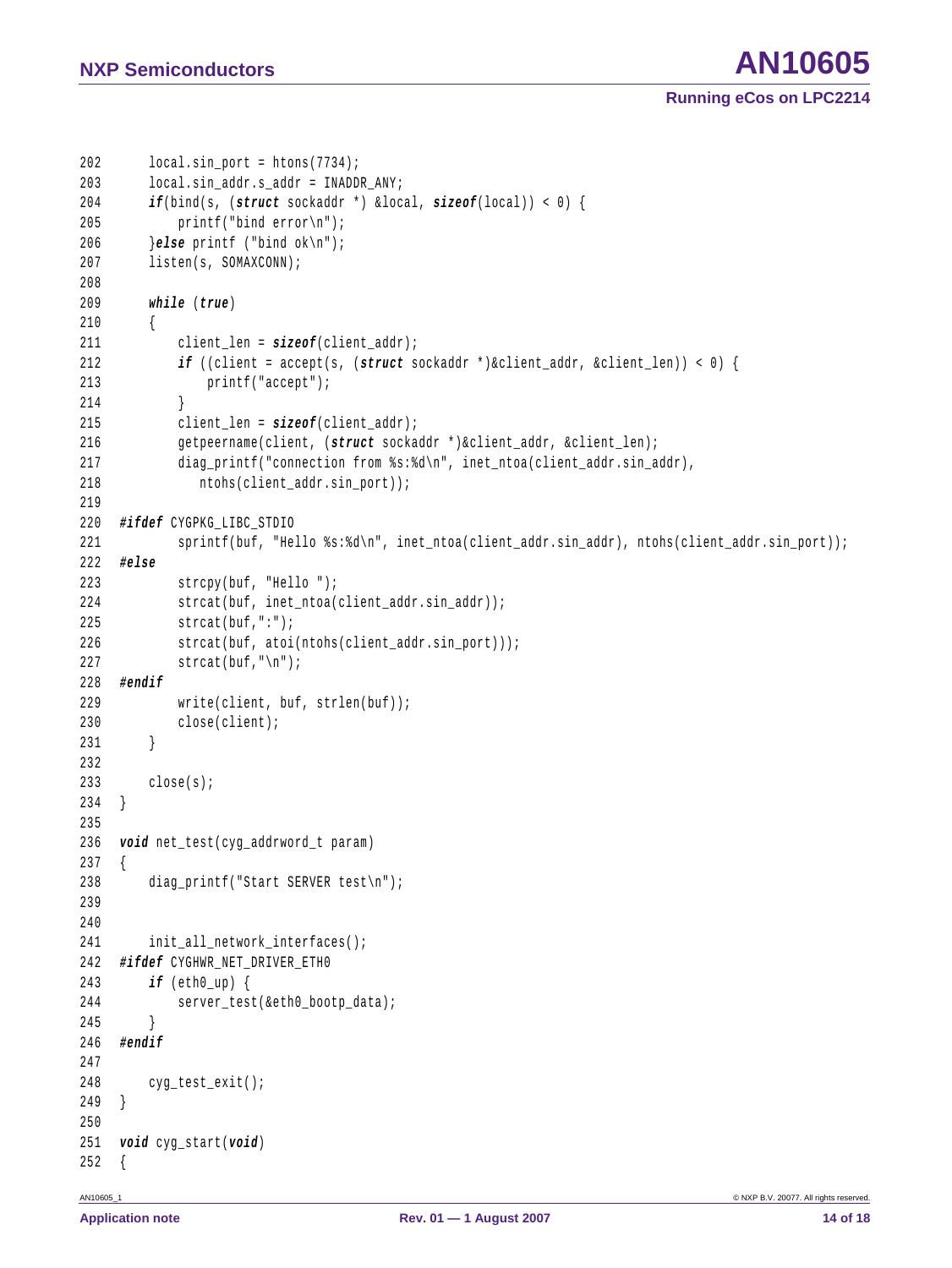## **NXP Semiconductors AN10605**

```
253 printf ("START!\n"); 
254 // Create a main thread, so we can run the scheduler and have time 'pass' 
255 cyg_thread_create(10, \sqrt{25} // Priority - just a number
256 net_test, 1/ entry
257 0, 0, 1/ entry parameter
258 "Network test", // Name 
259 &stack[0], // Stack 
260 STACK_SIZE, // Size
261 &thread_handle, // Handle 
262 62 &thread data // Thread data structure
263 ); 
264 cyg_thread_resume(thread_handle); // Start it 
265 cyg_scheduler_start(); 
266 }
```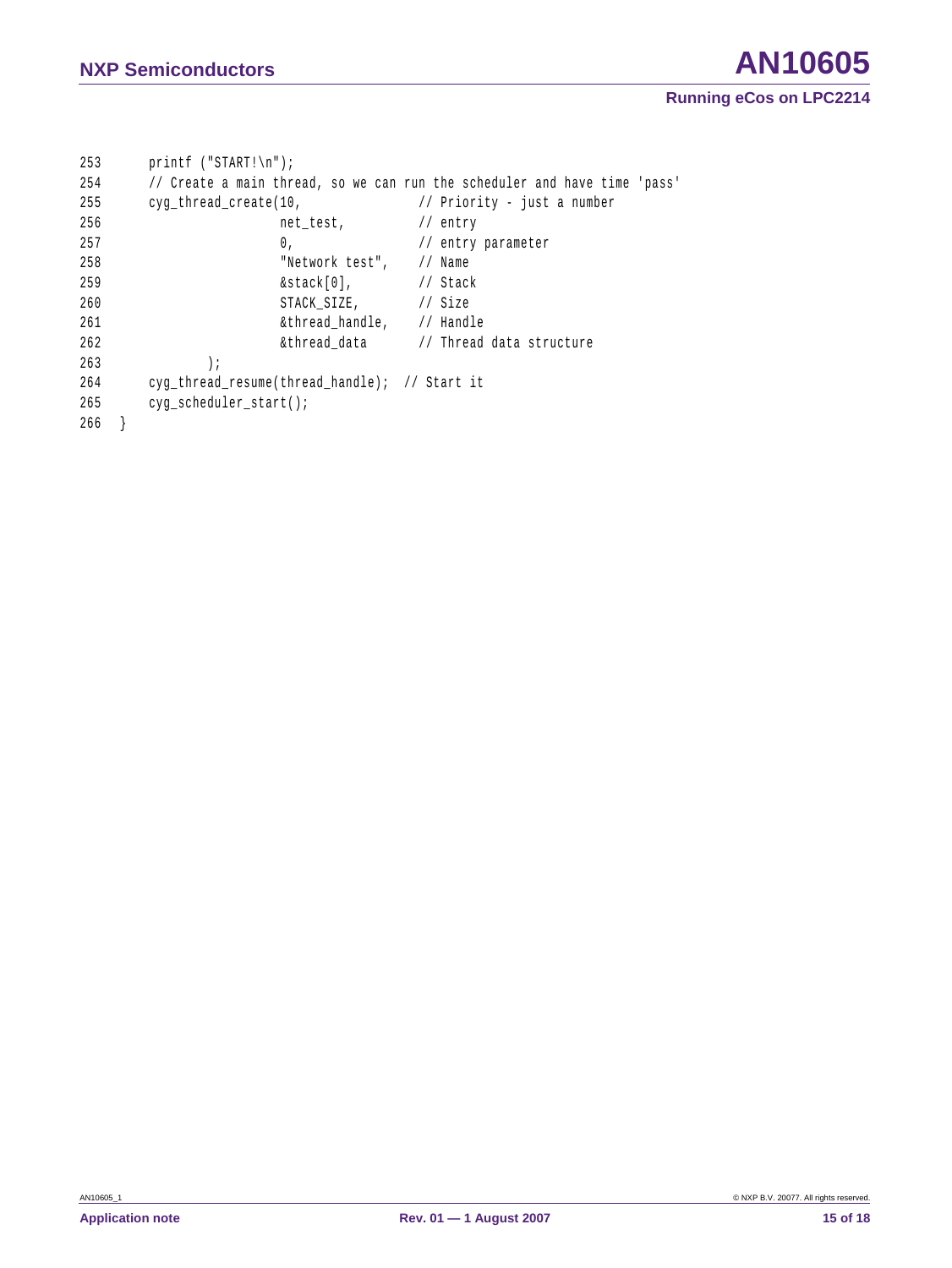## <span id="page-15-0"></span>**7. Legal information**

## **7.1 Definitions**

**Draft —** The document is a draft version only. The content is still under internal review and subject to formal approval, which may result in modifications or additions. NXP Semiconductors does not give any representations or warranties as to the accuracy or completeness of information included herein and shall have no liability for the consequences of use of such information.

## **7.2 Disclaimers**

**General —** Information in this document is believed to be accurate and reliable. However, NXP Semiconductors does not give any representations or warranties, expressed or implied, as to the accuracy or completeness of such information and shall have no liability for the consequences of use of such information.

**Right to make changes —** NXP Semiconductors reserves the right to make changes to information published in this document, including without limitation specifications and product descriptions, at any time and without notice. This document supersedes and replaces all information supplied prior to the publication hereof.

**Suitability for use —** NXP Semiconductors products are not designed, authorized or warranted to be suitable for use in medical, military, aircraft, space or life support equipment, nor in applications where failure or malfunction of a NXP Semiconductors product can reasonably be expected to result in personal injury, death or severe property or environmental damage. NXP Semiconductors accepts no liability for inclusion and/or use of NXP Semiconductors products in such equipment or applications and therefore such inclusion and/or use is for the customer's own risk.

**Applications —** Applications that are described herein for any of these products are for illustrative purposes only. NXP Semiconductors makes no representation or warranty that such applications will be suitable for the specified use without further testing or modification.

## **7.3 Trademarks**

Notice: All referenced brands, product names, service names and trademarks are property of their respective owners.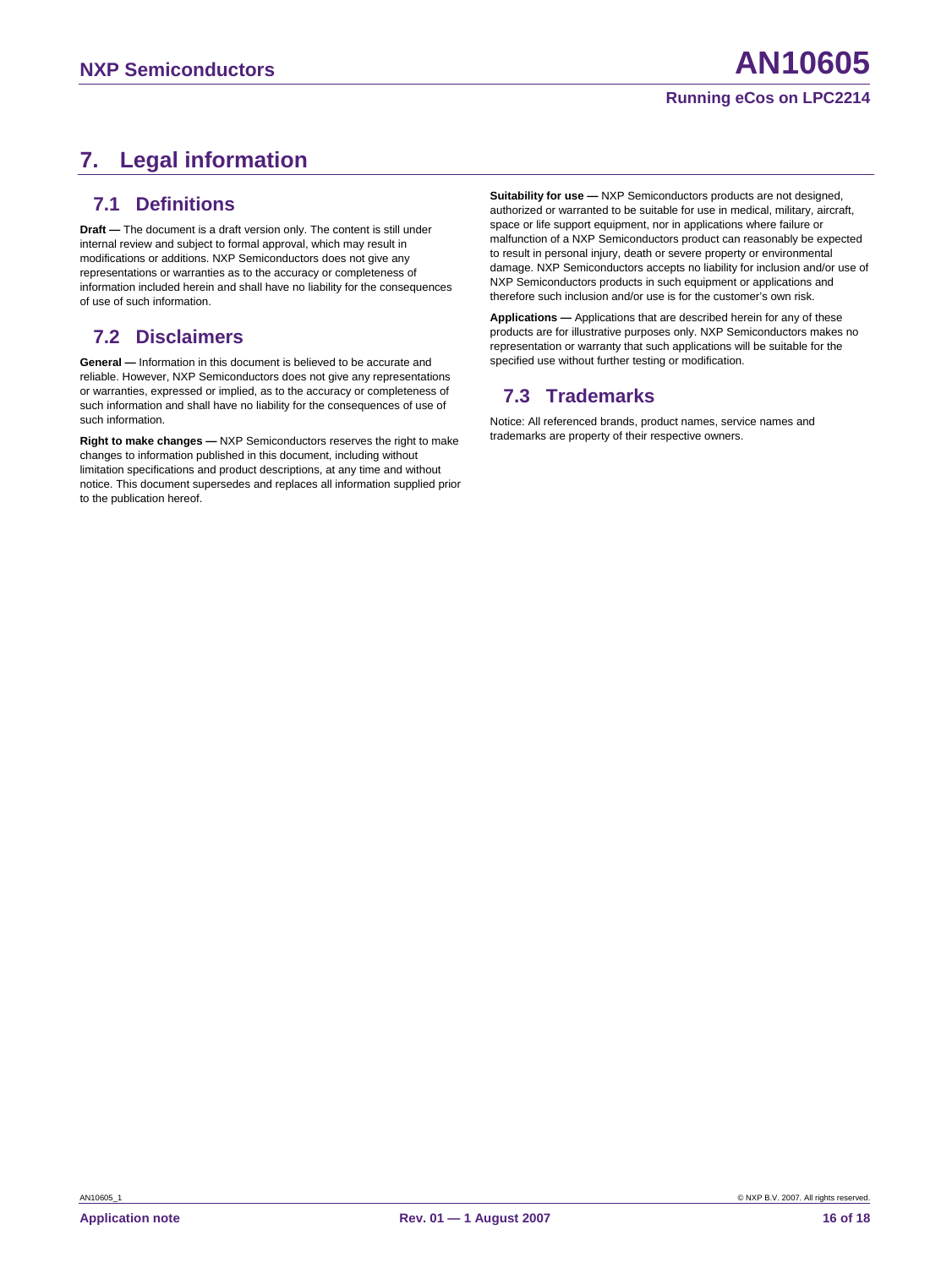#### <span id="page-16-0"></span>**Index** 8.

| C |  |
|---|--|
| E |  |
|   |  |
| N |  |
| S |  |